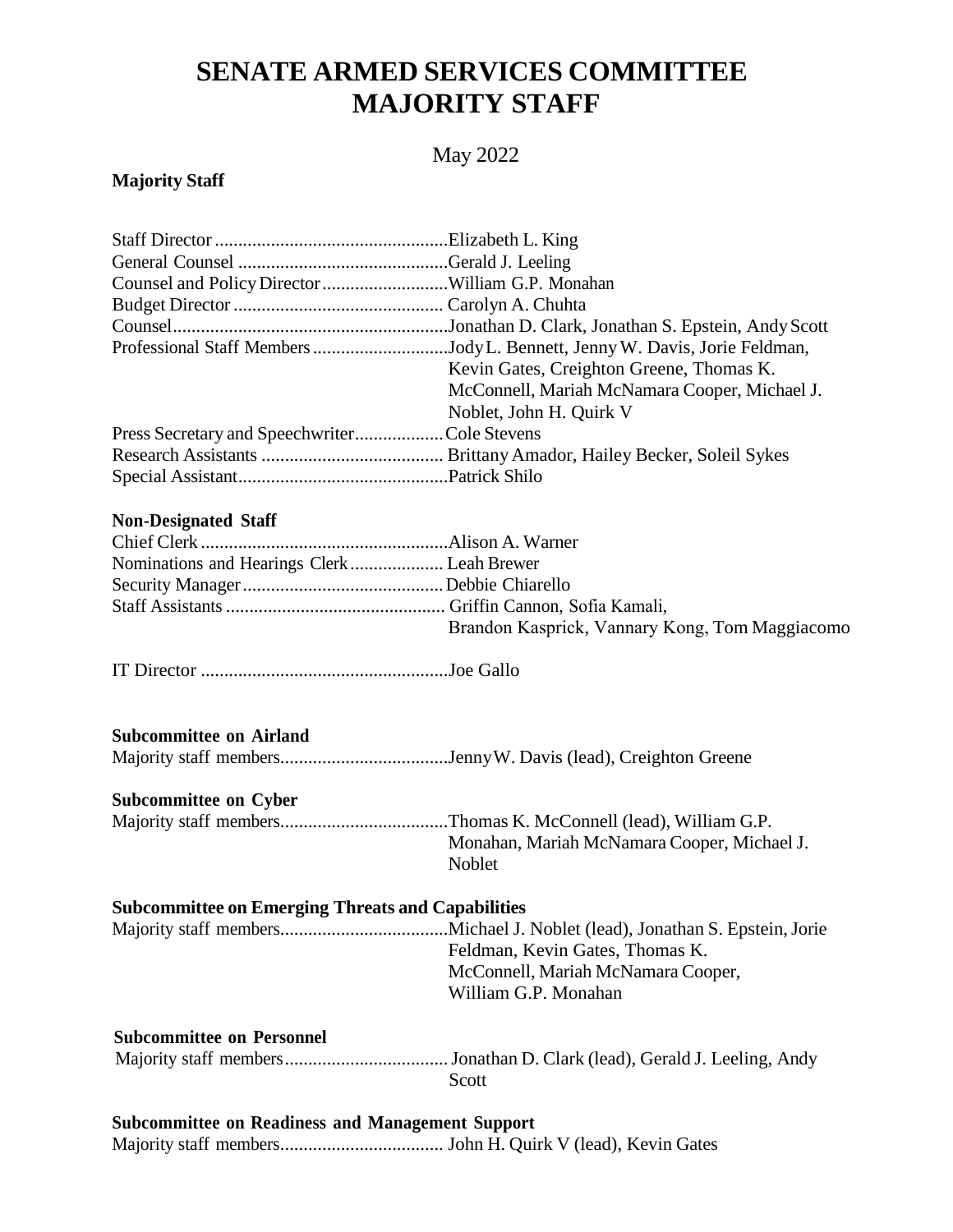#### **Subcommittee on Seapower**

Majority staff members....................................Creighton Greene (lead), JennyW. Davis

#### **Subcommittee on Strategic Forces**

Majority staff members....................................Jonathan S. Epstein (lead), Creighton Greene**,** Thomas K. McConnell, Mariah McNamara Cooper

## **Majority staff subject areas**

| Base realignment and closure (BRAC)John H. Quirk V        |  |  |
|-----------------------------------------------------------|--|--|
|                                                           |  |  |
|                                                           |  |  |
|                                                           |  |  |
| Chemical-biological defense Jonathan S. Epstein           |  |  |
| Chemical demilitarizationJonathan S. Epstein              |  |  |
| Combatant commands / foreign policy                       |  |  |
|                                                           |  |  |
|                                                           |  |  |
| CYBERCOM Thomas K. McConnell                              |  |  |
|                                                           |  |  |
|                                                           |  |  |
|                                                           |  |  |
|                                                           |  |  |
|                                                           |  |  |
|                                                           |  |  |
|                                                           |  |  |
|                                                           |  |  |
|                                                           |  |  |
|                                                           |  |  |
|                                                           |  |  |
| Contracting (including service contracts)Kevin Gates      |  |  |
| Cooperative Threat ReductionJonathan S. Epstein           |  |  |
| Counternarcotics account & programs William G.P. Monahan  |  |  |
|                                                           |  |  |
|                                                           |  |  |
| Defense Security Cooperation Agency  William G.P. Monahan |  |  |
|                                                           |  |  |
| Department of Energy issues Jonathan S. Epstein           |  |  |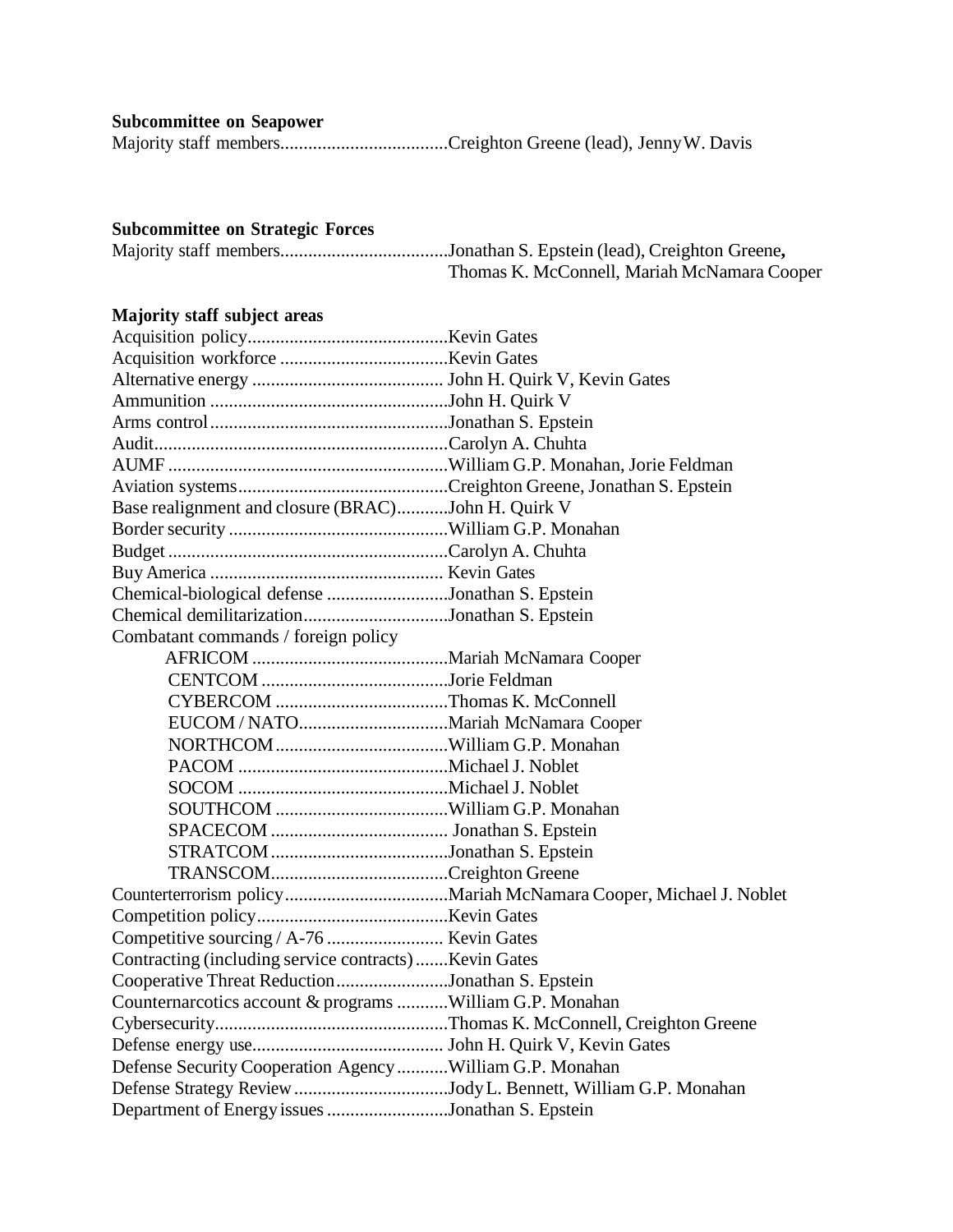|                                                  | Homeland defense / security Jonathan S. Epstein, William G.P. Monahan |
|--------------------------------------------------|-----------------------------------------------------------------------|
|                                                  |                                                                       |
| Overseas Humanitarian, Disaster, and             |                                                                       |
| Civic Aid (OHDACA) accountMariah McNamara Cooper |                                                                       |
|                                                  |                                                                       |
|                                                  |                                                                       |
|                                                  |                                                                       |
|                                                  | J. Noblet                                                             |
| Information technology systems                   |                                                                       |
|                                                  |                                                                       |
|                                                  |                                                                       |
|                                                  |                                                                       |
|                                                  |                                                                       |
|                                                  | Creighton Greene                                                      |
|                                                  |                                                                       |
|                                                  |                                                                       |
|                                                  |                                                                       |
|                                                  |                                                                       |
|                                                  |                                                                       |
|                                                  |                                                                       |
|                                                  |                                                                       |
|                                                  |                                                                       |
|                                                  |                                                                       |
|                                                  |                                                                       |
|                                                  |                                                                       |
|                                                  |                                                                       |
| National Defense StockpileJohn H. Quirk V        |                                                                       |
| <b>Nominations</b>                               |                                                                       |
|                                                  |                                                                       |
|                                                  |                                                                       |
|                                                  |                                                                       |
| Nuclear weapons stockpile Jonathan S. Epstein    |                                                                       |
| Operation and maintenance John H. Quirk V        |                                                                       |
|                                                  |                                                                       |
| Personnel policy                                 |                                                                       |
|                                                  |                                                                       |
| Civilian personnel policyJonathan D. Clark       |                                                                       |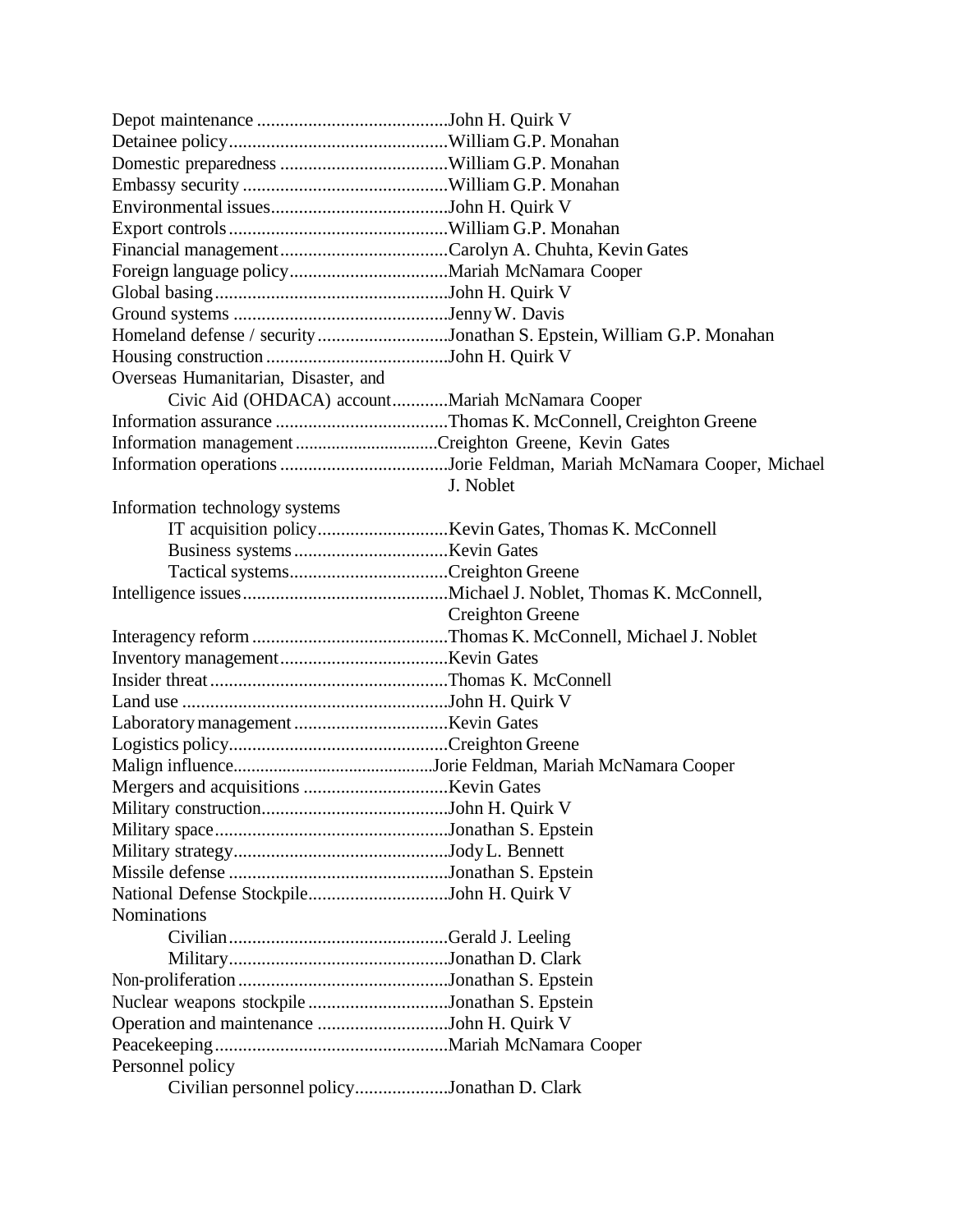| Commissaries and exchanges Andy Scott                          |                                                                          |
|----------------------------------------------------------------|--------------------------------------------------------------------------|
| Diversity and inclusion mattersJonathan D. Clark               |                                                                          |
|                                                                |                                                                          |
|                                                                |                                                                          |
| Extremism in the military Gerald J. Leeling                    |                                                                          |
|                                                                |                                                                          |
|                                                                |                                                                          |
| Military awards and decorations Andy Scott                     |                                                                          |
|                                                                |                                                                          |
|                                                                |                                                                          |
| Military nominationsJonathan D. Clark                          |                                                                          |
| Military personnel policyGerald J. Leeling                     |                                                                          |
| Morale, welfare, and recreationAndy Scott                      |                                                                          |
|                                                                | National Guard and ReservesGerald J. Leeling, Jonathan D. Clark          |
| Pay, benefits, and retirementAndy Scott                        |                                                                          |
| POW / MIA issuesJonathan D. Clark                              |                                                                          |
| Religious accommodation Jonathan D. Clark                      |                                                                          |
| Sexual Assault and HarassmentJonathan D. Clark                 |                                                                          |
| Suicide prevention and response Gerald J. Leeling              |                                                                          |
| Women in serviceJonathan D. Clark                              |                                                                          |
| Wounded warrior issues Gerald J. Leeling                       |                                                                          |
| Personnel securityThomas K. McConnell                          |                                                                          |
| Personnel protective itemsJohn H. Quirk V                      |                                                                          |
|                                                                |                                                                          |
|                                                                |                                                                          |
|                                                                |                                                                          |
|                                                                | Security assistance programs William G.P. Monahan, Jorie Feldman, Mariah |
|                                                                | McNamara Cooper, Michael J. Noblet                                       |
|                                                                |                                                                          |
|                                                                |                                                                          |
|                                                                |                                                                          |
|                                                                |                                                                          |
|                                                                |                                                                          |
|                                                                |                                                                          |
|                                                                |                                                                          |
|                                                                |                                                                          |
| Unmanned aircraft systemsCreighton Greene, Thomas K. McConnell |                                                                          |
|                                                                |                                                                          |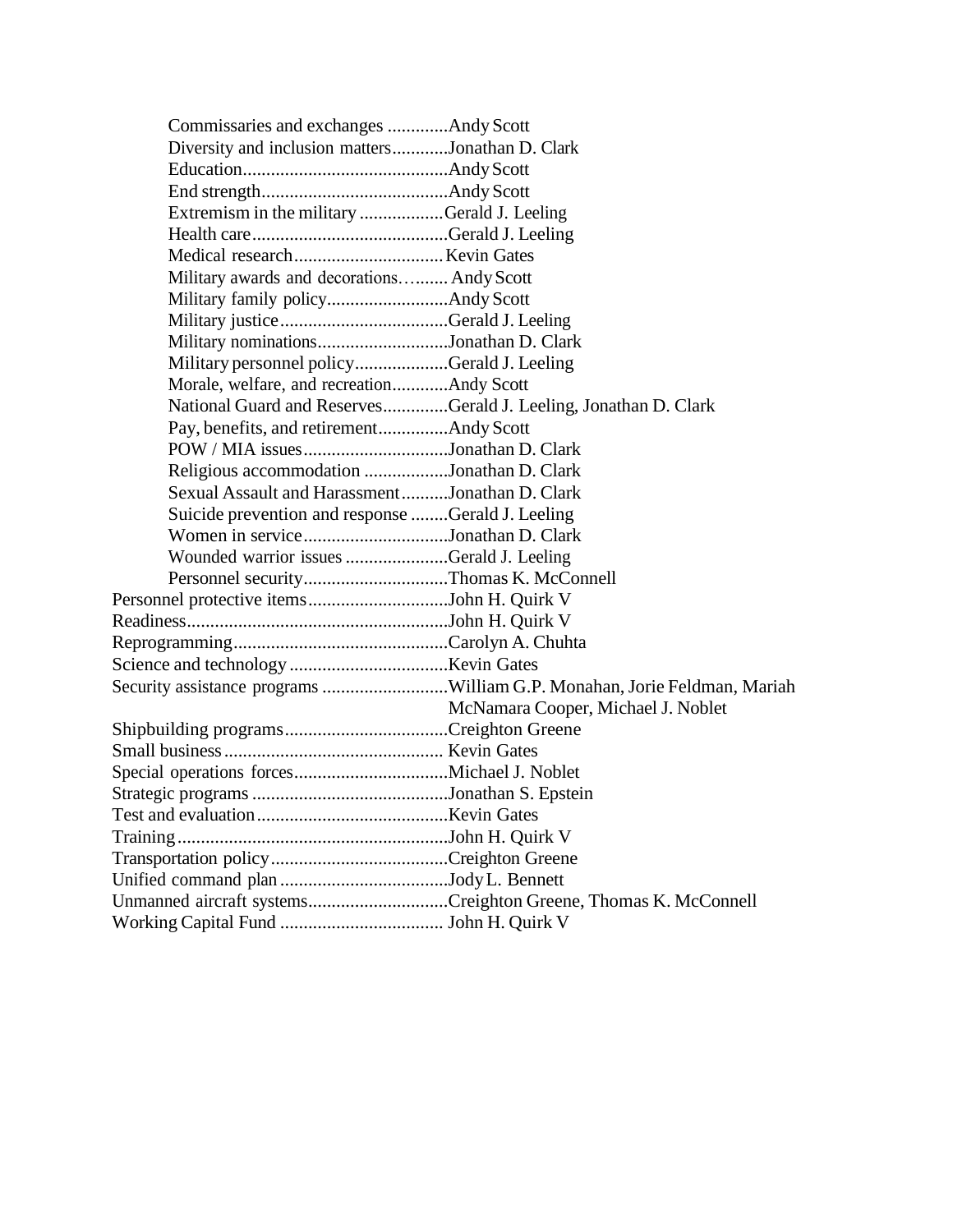# **SENATE ARMED SERVICES COMMITTEE MINORITY STAFF**

|                                                          | John Wason                                    |  |
|----------------------------------------------------------|-----------------------------------------------|--|
|                                                          | <b>Scott Richardson</b><br><b>Rick Berger</b> |  |
|                                                          |                                               |  |
|                                                          | Greg Lilly                                    |  |
| Republican Communications Director                       | Marta Hernandez                               |  |
|                                                          | Jennie Wright                                 |  |
|                                                          | Adam Barker, Kristina, Belcourt, Allen        |  |
|                                                          | Edwards, Katie Magnus, Sean O'Keefe, Brad     |  |
|                                                          | Patout, Jason Potter, Brian Slattery, Katie   |  |
|                                                          | Sutton, Eric Trager, Adam Trull, TC Williams  |  |
| <b>Subcommittee on Airland</b>                           |                                               |  |
|                                                          | Kristina Belcourt                             |  |
|                                                          |                                               |  |
| <b>Subcommittee on Cybersecurity</b>                     |                                               |  |
|                                                          | <b>Katie Sutton</b>                           |  |
|                                                          |                                               |  |
| <b>Subcommittee on Emerging Threats and Capabilities</b> |                                               |  |
|                                                          | <b>Adam Barker</b>                            |  |
| <b>Subcommittee on Personnel</b>                         |                                               |  |
|                                                          | Allen Edwards                                 |  |
| <b>Subcommittee on Readiness and Management Support</b>  |                                               |  |
|                                                          | <b>Brad Patout</b>                            |  |
|                                                          |                                               |  |
| <b>Subcommittee on Seapower</b>                          |                                               |  |
|                                                          | <b>Jason Potter</b>                           |  |
|                                                          |                                               |  |
| <b>Subcommittee on Strategic Forces</b>                  |                                               |  |
|                                                          | Adam Trull                                    |  |
| <b>Minority Staff Subject Areas</b>                      |                                               |  |
|                                                          | <b>Jason Potter</b>                           |  |
| Ammunition and Ammunition Plants                         | <b>TC Williams</b>                            |  |
|                                                          | <b>Adam Trull</b>                             |  |
|                                                          | <b>TC Williams</b>                            |  |
|                                                          | <b>Katie Sutton</b>                           |  |
| Authorization for Use of Military Force                  | <b>Scott Richardson</b>                       |  |
|                                                          | Kristina Belcourt                             |  |
|                                                          | <b>TC Williams</b>                            |  |
|                                                          | <b>Rick Berger</b>                            |  |
|                                                          |                                               |  |

Basing policy ................................................. Brad Patout Base Realignment and Closure ...................... Brad Patout Budget……………………............................ Rick Berger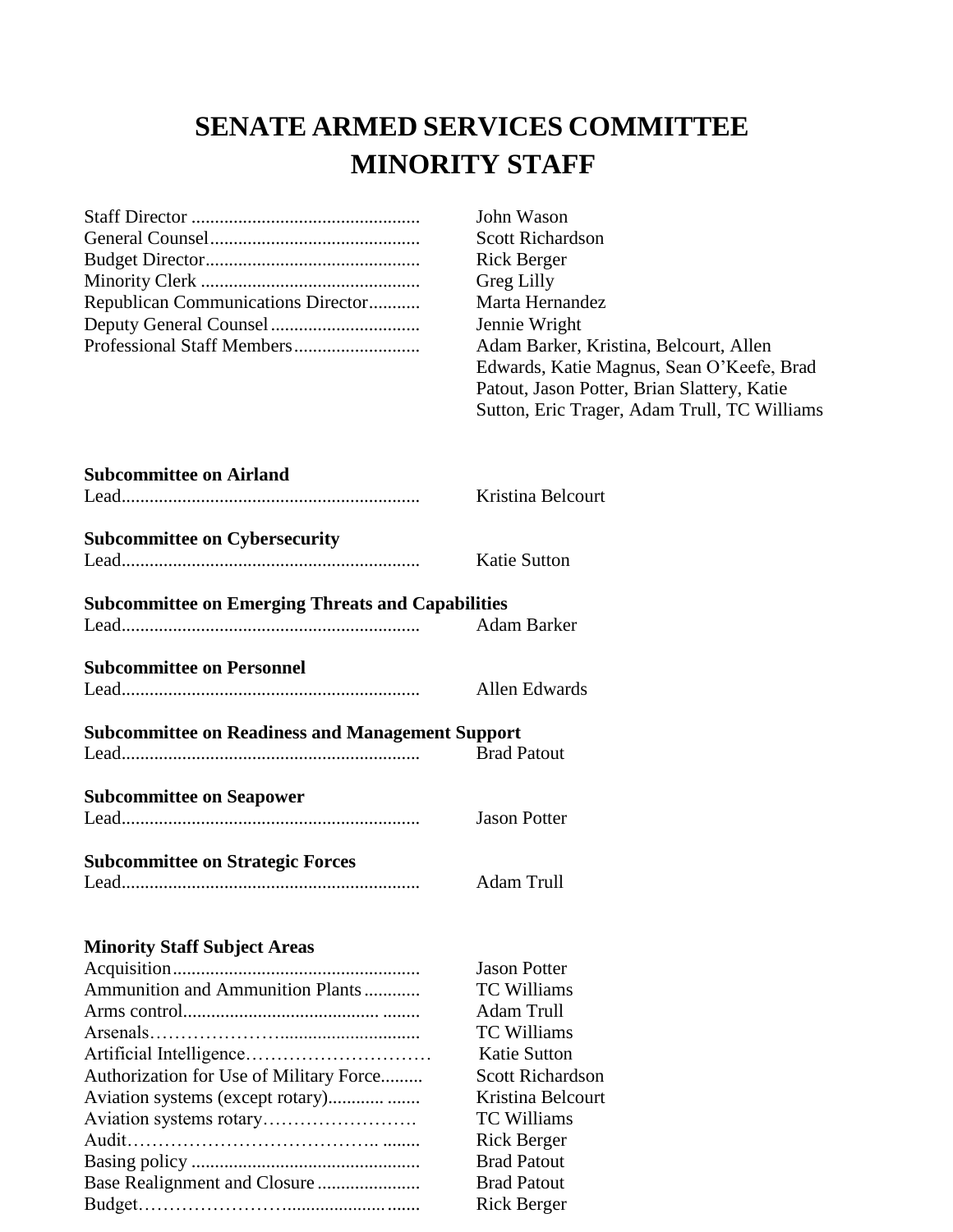|                                              | <b>Rick Berger</b>                     |
|----------------------------------------------|----------------------------------------|
|                                              | Eric Trager                            |
|                                              | Jennie Wrig                            |
|                                              | Scot Richard                           |
|                                              | Sean O'Kee                             |
|                                              | <b>Rick Berger</b>                     |
| Combatant commands                           |                                        |
|                                              | Adam Bark                              |
|                                              | Eric Trager                            |
|                                              | <b>Brian Slatte</b>                    |
|                                              | Eric Trager                            |
|                                              | <b>Rick Berger</b>                     |
|                                              | <b>Adam Bark</b>                       |
|                                              | <b>Adam Barke</b>                      |
|                                              | <b>Adam Trull</b>                      |
|                                              | <b>Brad Patout</b>                     |
|                                              | <b>Katie Suttor</b>                    |
|                                              | Kristina Bel                           |
|                                              | <b>Adam Bark</b>                       |
| Cooperative Threat Reduction programs        | Kristina Bel                           |
| $Cyber$                                      | <b>Katie Suttor</b>                    |
|                                              | Katie Magn                             |
|                                              | Adam Bark                              |
| Department of Energy Issues                  |                                        |
|                                              | <b>Adam Trull</b>                      |
|                                              | <b>Adam Trull</b>                      |
|                                              | <b>Brad Patout</b>                     |
| Air Logistics Centers                        | Kristina Bel                           |
| Army/USMC depots                             | <b>TC William</b>                      |
|                                              | <b>Jason Potter</b>                    |
|                                              | Jennie Wrig                            |
| DoD Spectrum Management/5G                   | <b>Katie Suttor</b>                    |
| Electronic warfare.                          | Kristina Bel                           |
|                                              | Jennie Wrig                            |
| Facilities, Sustainment, Restoration, and    |                                        |
|                                              | <b>Brad Patout</b>                     |
| Global force posture and basing              | <b>Rick Berger</b>                     |
|                                              | <b>TC William</b>                      |
| Homeland defense/security                    | Eric Trager                            |
|                                              | <b>Brad Patout</b>                     |
|                                              |                                        |
| Humanitarian, disaster, and civil assistance | Eric Trager<br>Kristina Bel            |
|                                              | <b>Brad Patout</b>                     |
| Industrial operations (military)             |                                        |
| Information technology/Cloud                 | <b>Rick Berger</b><br><b>Adam Bark</b> |
|                                              |                                        |
| International defense cooperation            | Adam Bark                              |
|                                              | <b>Scott Richar</b>                    |
|                                              | <b>Brad Patout</b>                     |
|                                              | <b>Rick Berger</b>                     |
|                                              | <b>Jason Potter</b>                    |
|                                              | Allen Edwa                             |
|                                              | <b>Brad Patout</b>                     |

Rick Berger Eric Trager Jennie Wright. Scot Richardson Sean O'Keefe Rick Berger Adam Barker Eric Trager Brian Slattery Eric Trager Rick Berger Adam Barker Adam Barker Adam Trull Brad Patout Katie Sutton Kristina Belcourt Adam Barker Kristina Belcourt Katie Sutton Katie Magnus Adam Barker Adam Trull Adam Trull Brad Patout Kristina Belcourt TC Williams Jason Potter Jennie Wright Katie Sutton Kristina Belcourt Jennie Wright Brad Patout Rick Berger TC Williams Eric Trager **Brad Patout** Eric Trager Kristina Belcourt Brad Patout Rick Berger Adam Barker Adam Barker Scott Richardson/Jennie Wright **Brad Patout** Rick Berger Jason Potter .. Allen Edwards